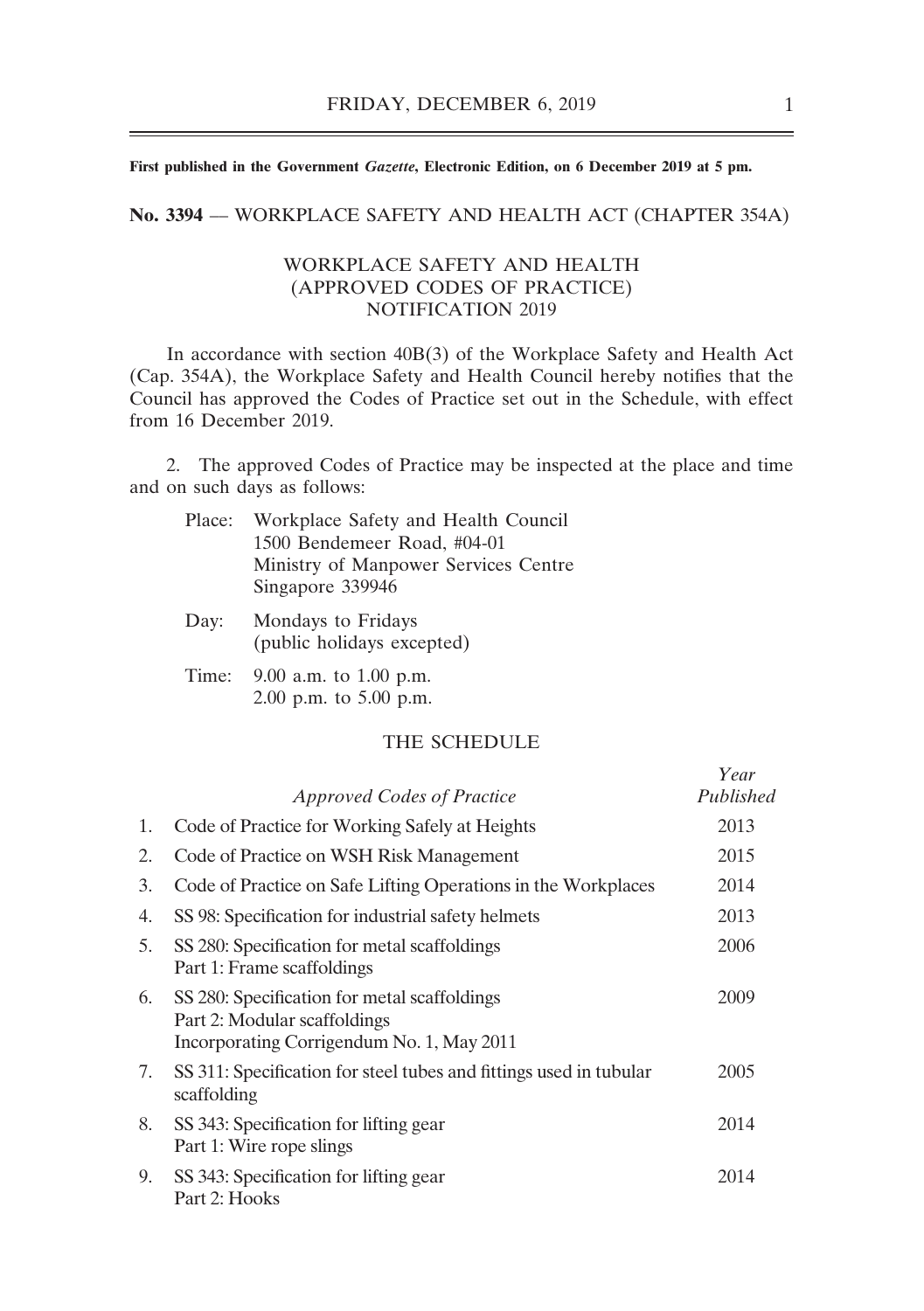|     | <b>Approved Codes of Practice</b>                                                                                                                                                                               | Year<br>Published |
|-----|-----------------------------------------------------------------------------------------------------------------------------------------------------------------------------------------------------------------|-------------------|
| 10. | SS 343: Specification for lifting gear<br>Part 3: Shackles                                                                                                                                                      | 2014              |
| 11. | SS 473: Specification for personal eye-protectors<br>Part 1: General requirements                                                                                                                               | 2011              |
| 12. | SS 473: Specification for personal eye-protectors<br>Part 2: Selection, use and maintenance                                                                                                                     | 2011              |
| 13. | SS 497: Code of Practice for design, safe use and maintenance of<br>gantry cranes, overhead travelling cranes and monorail hoists                                                                               | 2011              |
| 14. | SS 506: Occupational safety and health (OSH) management<br>system<br>Part 1: Requirements                                                                                                                       | 2009              |
| 15. | SS 506: Occupational safety and health (OSH) management<br>system<br>Part 2: Guidelines for the implementation of SS 506: Part 1:2009                                                                           | 2009              |
| 16. | SS 506: Occupational safety and health (OSH) management<br>system<br>Part 3: Requirements for the chemical industry                                                                                             | 2013              |
| 17. | SS 508: Graphical symbols — Safety colours and safety signs<br>Part 1: Design principles for safety signs and safety markings<br>Incorporating Amendment No. 1, December 2016                                   | 2013              |
| 18. | SS 508: Graphical symbols - Safety colours and safety signs<br>Part 2: Design principles for product safety labels<br>Incorporating Amendment No. 1, March 2013<br>Incorporating Amendment No. 2, December 2016 | 2008 (2013)       |
| 19. | SS 508: Graphical symbols — Safety colours and safety signs<br>Part 3: Design principles for graphical symbols for use in safety<br>signs<br>Incorporating Amendment No. 1, December 2016                       | 2013              |
| 20. | SS 508: Graphical symbols — Safety colours and safety signs<br>Part 4: Colorimetric and photometric properties of safety sign<br>materials<br>Incorporating Amendment No. 1, December 2016                      | 2013              |
| 21. | SS 508: Graphical symbols — Safety colours and safety signs<br>Part 5: Registered safety signs<br>Incorporating Amendment No. 1, December 2016                                                                  | 2013              |
| 22. | SS 510: Code of Practice for safety in welding, cutting and other<br>operations involving the use of heat                                                                                                       | 2017              |
| 23. | SS 511: Code of Practice for diving at work                                                                                                                                                                     | 2018              |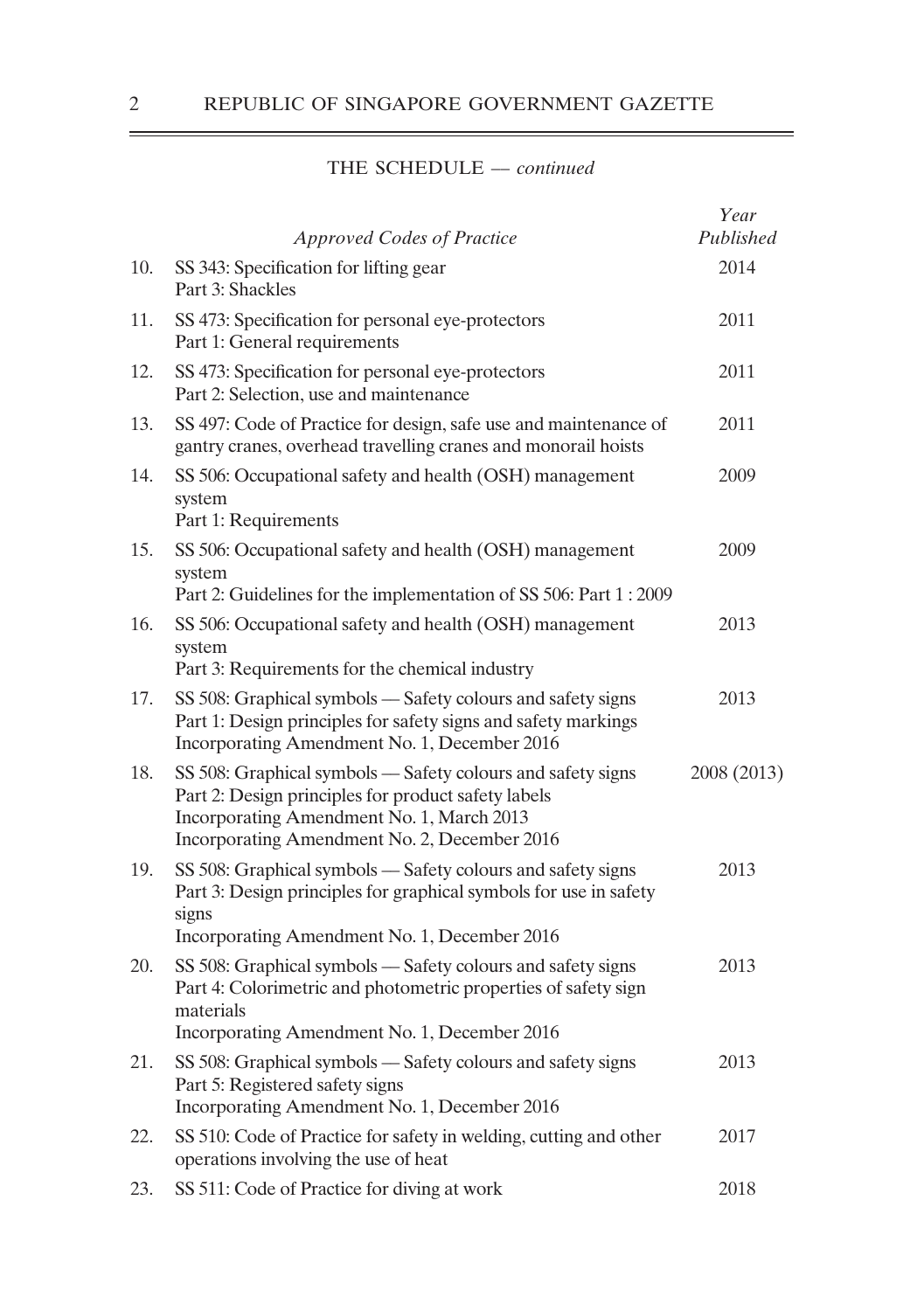|     | <b>Approved Codes of Practice</b>                                                                                                                     | Year<br>Published |
|-----|-------------------------------------------------------------------------------------------------------------------------------------------------------|-------------------|
| 24. | SS 513: Specification for personal protective equipment —<br>Footwear<br>Part 1: Safety footwear                                                      | 2013              |
| 25. | SS 513: Specification for personal protective equipment —<br>Footwear<br>Part 2: Test methods for footwear                                            | 2013              |
| 26. | SS 514: Code of Practice for office ergonomics                                                                                                        | 2016              |
| 27. | SS 528: Specification for Personal fall-arrest systems<br>Part 1: Full-body harnesses                                                                 | 2006 (2014)       |
| 28. | SS 528: Specification for Personal fall-arrest systems<br>Part 2: Lanyards and energy absorbers                                                       | 2006 (2014)       |
| 29. | SS 528: Specification for Personal fall-arrest systems<br>Part 3: Self-retracting lifelines                                                           | 2006 (2014)       |
| 30. | SS 528: Specification for Personal fall-arrest systems<br>Part 4: Vertical rails and vertical lifelines incorporating a<br>sliding-type fall arrester | 2006 (2014)       |
| 31. | SS 528: Specification for Personal fall-arrest systems<br>Part 5: Connectors with self-closing and self-locking gates                                 | 2006 (2014)       |
| 32. | SS 528: Specification for Personal fall-arrest systems<br>Part 6: System performance tests                                                            | 2006 (2014)       |
| 33. | SS 531: Code of Practice for Lighting of work places<br>Part 1: Indoor                                                                                | 2006 (2019)       |
| 34. | SS 531: Code of Practice for Lighting of work places<br>Part 2: Outdoor                                                                               | 2008 (2019)       |
| 35. | SS 531: Code of Practice for Lighting of work places<br>Part 3: Lighting requirements for safety and security of outdoor<br>work places               | 2008 (2014)       |
| 36. | SS532: Code of Practice for the storage of flammable liquids<br>Incorporating Corrigendum No. 1, May 2016                                             | 2016              |
| 37. | SS 536: Code of Practice for the safe use of mobile cranes                                                                                            | 2008              |
| 38. | SS 537: Code of Practice for safe use of machinery<br>Part 1: General requirements                                                                    | 2008              |
| 39. | SS 537: Code of Practice for safe use of machinery<br>Part 2: Woodworking machinery                                                                   | 2009              |
| 40. | SS 541: Restraint belts<br>Incorporating Amendment No. 1, April 2012                                                                                  | 2008              |
| 41. | SS 548: Code of Practice for selection, use and maintenance of<br>respiratory protective devices                                                      | 2009              |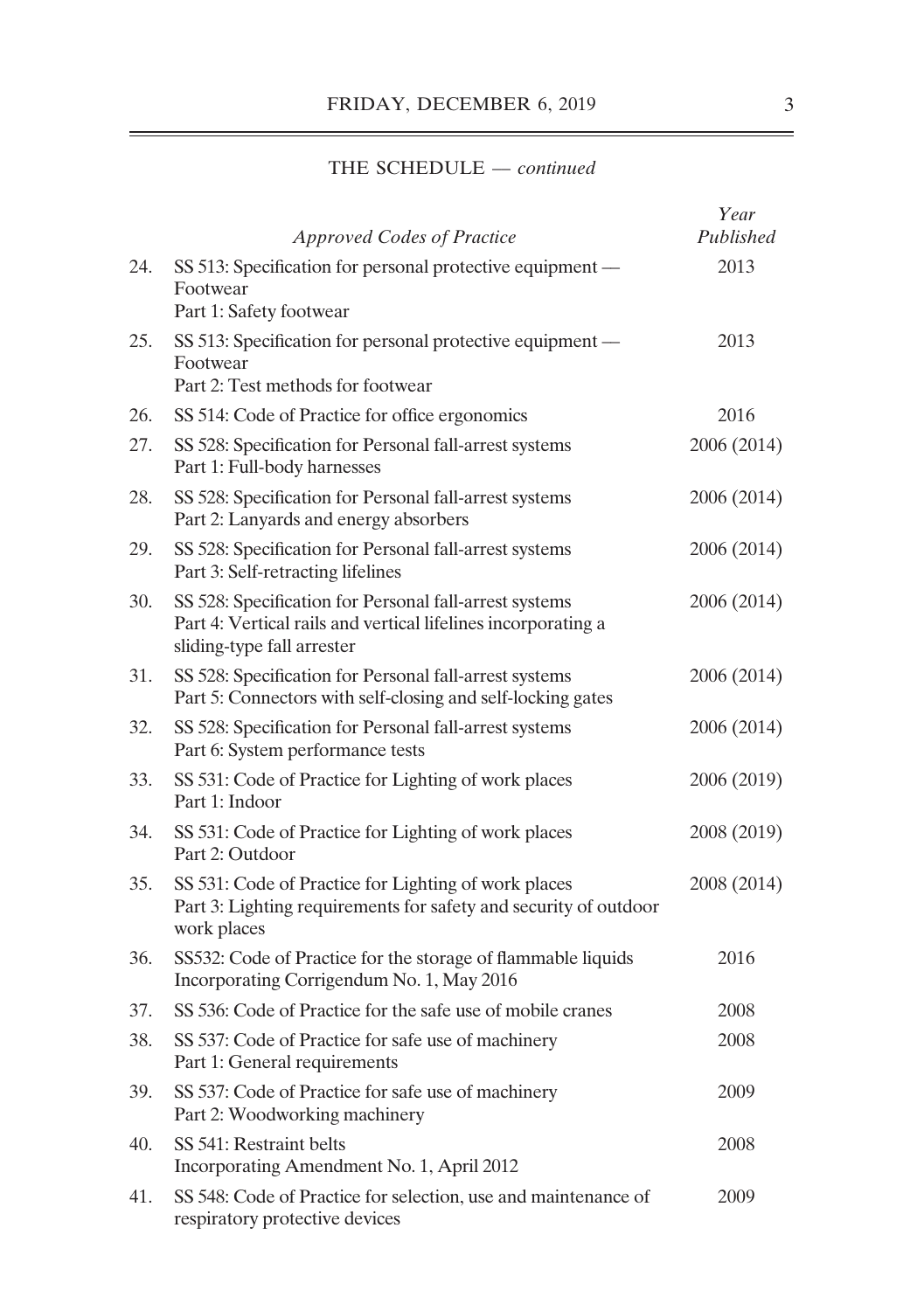|     | <b>Approved Codes of Practice</b>                                                                                                                                                                                                                             | Year<br>Published |
|-----|---------------------------------------------------------------------------------------------------------------------------------------------------------------------------------------------------------------------------------------------------------------|-------------------|
| 42. | SS 549: Code of Practice for selection, use, care and maintenance<br>of hearing protectors                                                                                                                                                                    | 2009              |
| 43. | SS 550: Code of Practice for installation, operation and<br>maintenance of electric passenger and goods lifts<br>Incorporating Amendment No. 1, December 2013<br>Incorporating Amendment No. 2, January 2017<br>Incorporating Amendment No. 3, September 2017 | 2009              |
| 44. | SS 553: Code of Practice for air-conditioning and mechanical<br>ventilation in buildings<br>Incorporating Amendment No. 1, August 2017                                                                                                                        | 2016              |
| 45. | SS 554: Code of Practice for indoor air quality for<br>air-conditioned buildings                                                                                                                                                                              | 2016              |
| 46. | SS 557: Code of Practice for demolition                                                                                                                                                                                                                       | 2010              |
| 47. | SS 559: Code of Practice for safe use of tower cranes                                                                                                                                                                                                         | 2010              |
| 48. | SS 562: Code of Practice for safety in trenches, pits and other<br>excavated areas                                                                                                                                                                            | 2010              |
| 49. | SS 567: Code of Practice for factory layout — Safety, health and<br>welfare considerations                                                                                                                                                                    | 2011              |
| 50. | SS 568: Code of Practice for confined spaces                                                                                                                                                                                                                  | 2011              |
| 51. | SS 569: Code of Practice for manual handling                                                                                                                                                                                                                  | 2011              |
| 52. | SS 570: Specification for personal protective equipment for<br>protection against falls from a height - Single point anchor<br>devices and flexible horizontal lifeline systems                                                                               | 2011              |
| 53. | SS 571: Code of Practice for energy lockout and tagout                                                                                                                                                                                                        | 2011              |
| 54. | SS 573: Code of Practice for the safe use of powered<br>counterbalanced forklifts<br>Incorporating Corrigendum No. 1, July 2012                                                                                                                               | 2012              |
| 55. | SS580: Code of Practice for Formwork (Formerly CP 23)<br>Incorporating Corrigendum No. 1, May 2016                                                                                                                                                            | 2012              |
| 56. | SS 586: Specification for hazard communication for hazardous<br>chemicals and dangerous goods<br>Part 1: Transport and storage of dangerous goods                                                                                                             | 2014              |
| 57. | SS 586: Specification for hazard communication for hazardous<br>chemicals and dangerous goods<br>Part 2: Globally harmonised system of classification and labelling<br>of chemicals — Singapore's adaptations                                                 | 2014              |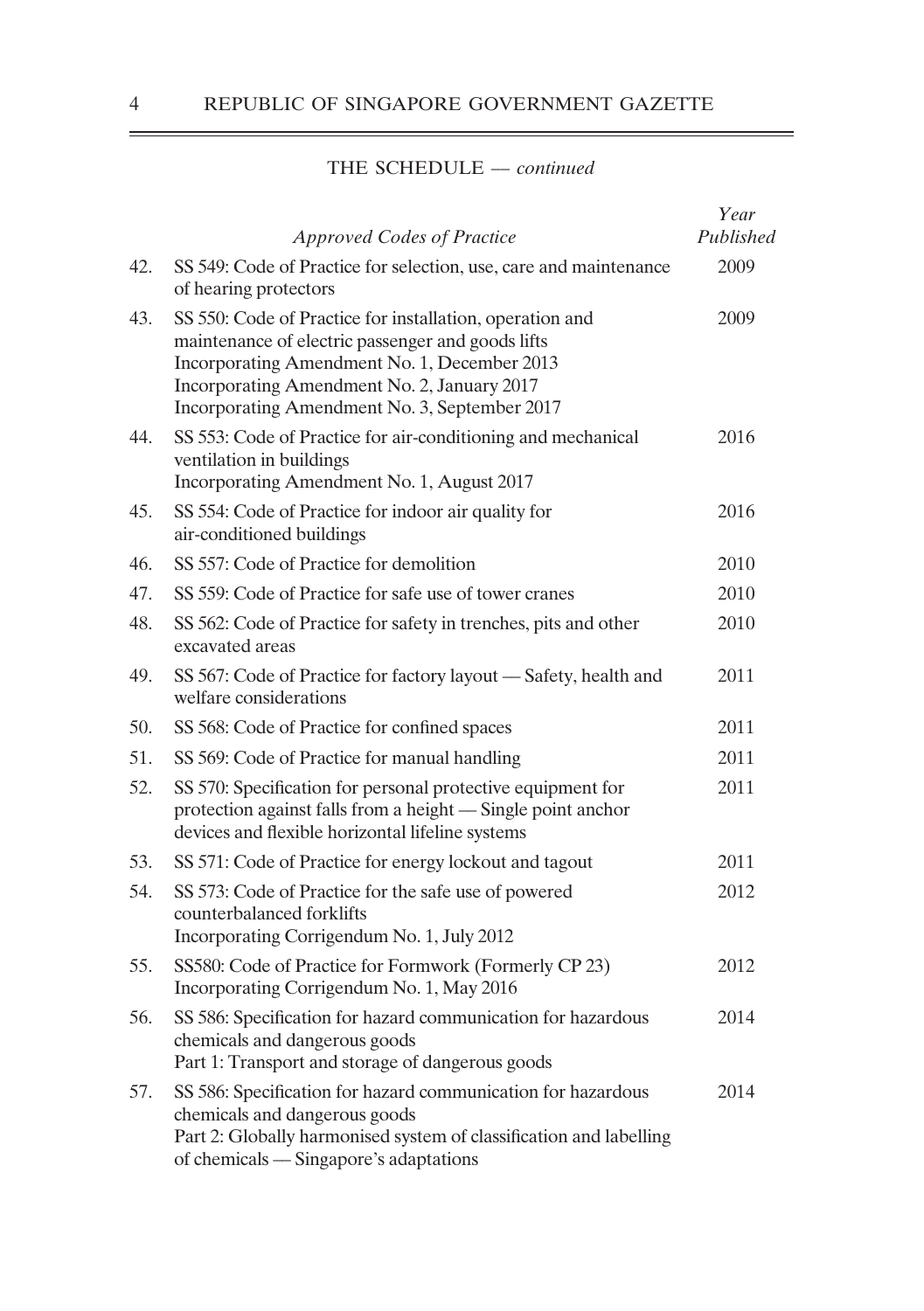|     | <b>Approved Codes of Practice</b>                                                                                                                                                                                                                                                                                      | Year<br>Published |
|-----|------------------------------------------------------------------------------------------------------------------------------------------------------------------------------------------------------------------------------------------------------------------------------------------------------------------------|-------------------|
| 58. | SS 586: Specification for hazard communication for hazardous<br>chemicals and dangerous goods<br>Part 3: Preparation of safety data sheets (SDS)<br>Incorporating Amendment No. 1, February 2014                                                                                                                       | 2008 (2014)       |
| 59. | SS 588: Personal equipment for protection against falls — Rope<br>access systems<br>Part 1: Fundamental principles for a system of work                                                                                                                                                                                | 2013              |
| 60. | SS 588: Personal equipment for protection against falls - Rope<br>access systems<br>Part 2: Code of practice                                                                                                                                                                                                           | 2013              |
| 61. | SS 595: Steel wire ropes for hoisting<br>Part 3: Code of practice for the care, inspection and maintenance<br>of steel wire ropes for hoisting                                                                                                                                                                         | 2014              |
| 62. | SS 598: Code of Practice for suspended scaffolds                                                                                                                                                                                                                                                                       | 2014              |
| 63. | SS 607: Specification for design of active fall-protection systems                                                                                                                                                                                                                                                     | 2015              |
| 64. | SS 617: Code of Practice for the lifting of persons in work<br>platforms suspended from cranes<br>(Formerly CP 63)                                                                                                                                                                                                     | 2016              |
| 65. | SS 638: Code of practice for electrical installations (Formerly CP 5)                                                                                                                                                                                                                                                  | 2018              |
| 66. | SS 639: Code of practice for the filling, inspection, testing and<br>maintenance of gas cylinders for the storage and transport of<br>compressed gases<br>Part 1: Seamless steel and aluminium alloy cylinders (excluding<br>dissolved acetylene) — Inspection at time of filling, periodic<br>maintenance and testing | 2018              |
| 67. | SS 639: Code of practice for the filling, inspection, testing and<br>maintenance of gas cylinders for the storage and transport of<br>compressed gases<br>Part 2: Acetylene cylinders — Filling conditions and filling<br>inspection                                                                                   | 2018              |
| 68. | SS 639: Code of practice for the filling, inspection, testing and<br>maintenance of gas cylinders for the storage and transport of<br>compressed gases<br>Part 3: Acetylene cylinders — Periodic inspection and<br>maintenance                                                                                         | 2018              |
| 69. | SS 642: Code of practice for pneumatic waste conveyance system                                                                                                                                                                                                                                                         | 2019              |
| 70. | CP 14: Code of Practice for scaffolds                                                                                                                                                                                                                                                                                  | 1996              |